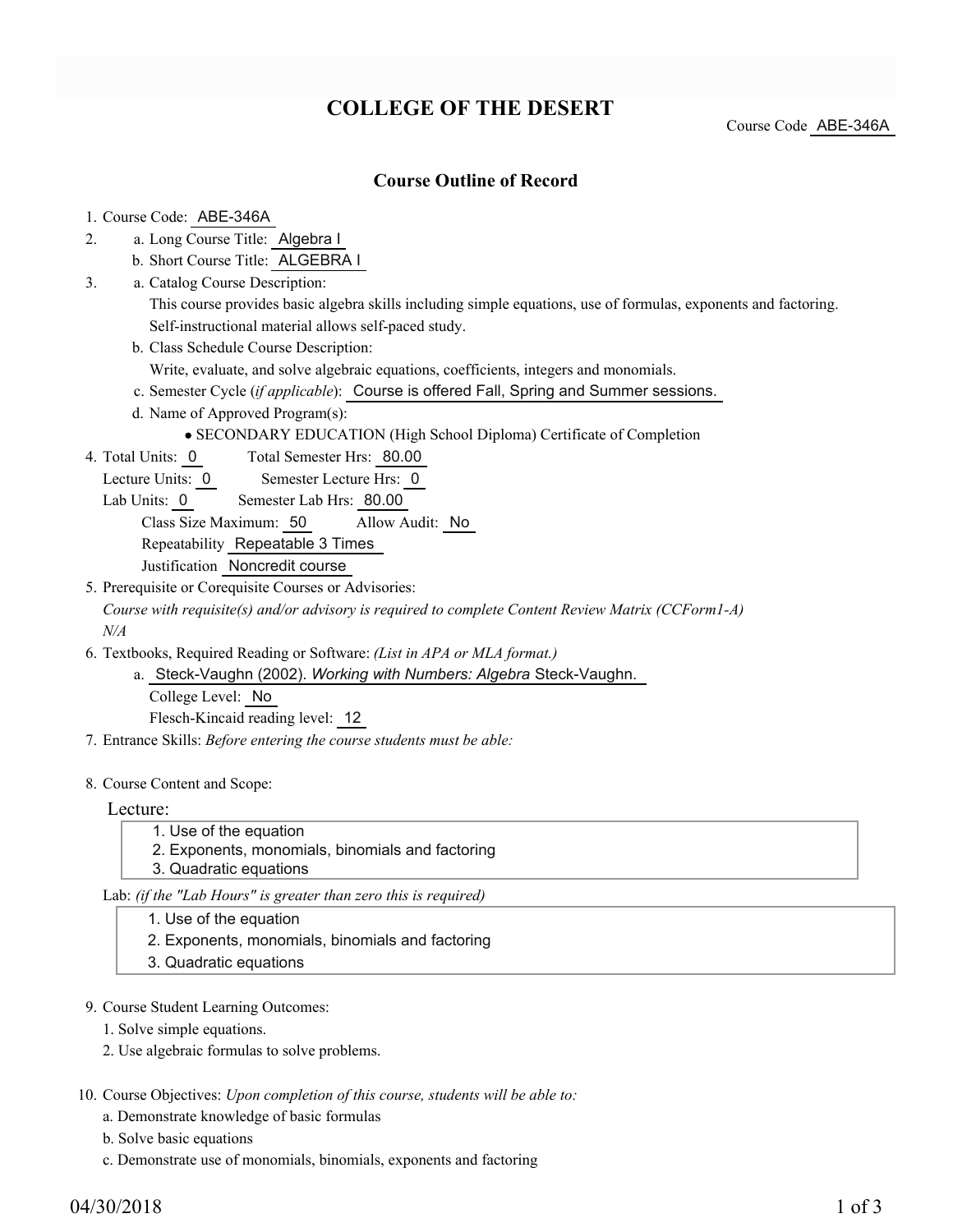- d. Solve quadratic equations
- Methods of Instruction: *(Integration: Elements should validate parallel course outline elements)* 11.
	- a. Individualized Study
	- b. Laboratory

#### Other Methods:

a. Each student will work in his assigned workbook at an assigned time with supervision or study independently with assistance if necessary. b. Each student is required to complete all assigned workbook exercises tests.

- 12. Assignments: (List samples of specific activities/assignments students are expected to complete both in and outside of class.) In Class Hours: 80.00
	- Outside Class Hours: 0
		- a. In-class Assignments

-

- Workbook and sheets
- b. Out-of-class Assignments
- 13. Methods of Evaluating Student Progress: The student will demonstrate proficiency by:
	- Self-paced testing
	- Other

.

- a. Workbook exercise tests b. Passing score of 80% or better
- 14. Methods of Evaluating: Additional Assessment Information:
- 15. Need/Purpose/Rationale -- All courses must meet one or more CCC missions.
	- PO-BS Independent Study Skills

Recognize that the responsibility for learning and growth is their own.

- IO Personal and Professional Development
	- Self-evaluate knowledge, skills, and abilities.
- 16. Comparable Transfer Course

| <b>University System</b> |  |
|--------------------------|--|
|--------------------------|--|

17. Special Materials and/or Equipment Required of Students:

```
Calculator
```
Required Material? 18. Materials Fees:

## **Material or Item Cost Per Unit Total Cost Per Unit Total Cost**

**Campus Course Number Course Title Catalog Year** 

19. Provide Reasons for the Substantial Modifications or New Course:

due for review

- a. Cross-Listed Course *(Enter Course Code)*: *N/A* b. Replacement Course *(Enter original Course Code)*: *N/A* 20.
- 21. Grading Method *(choose one)*: Pass/No Pass Only
- MIS Course Data Elements 22.
	- a. Course Control Number [CB00]: CCC000122075